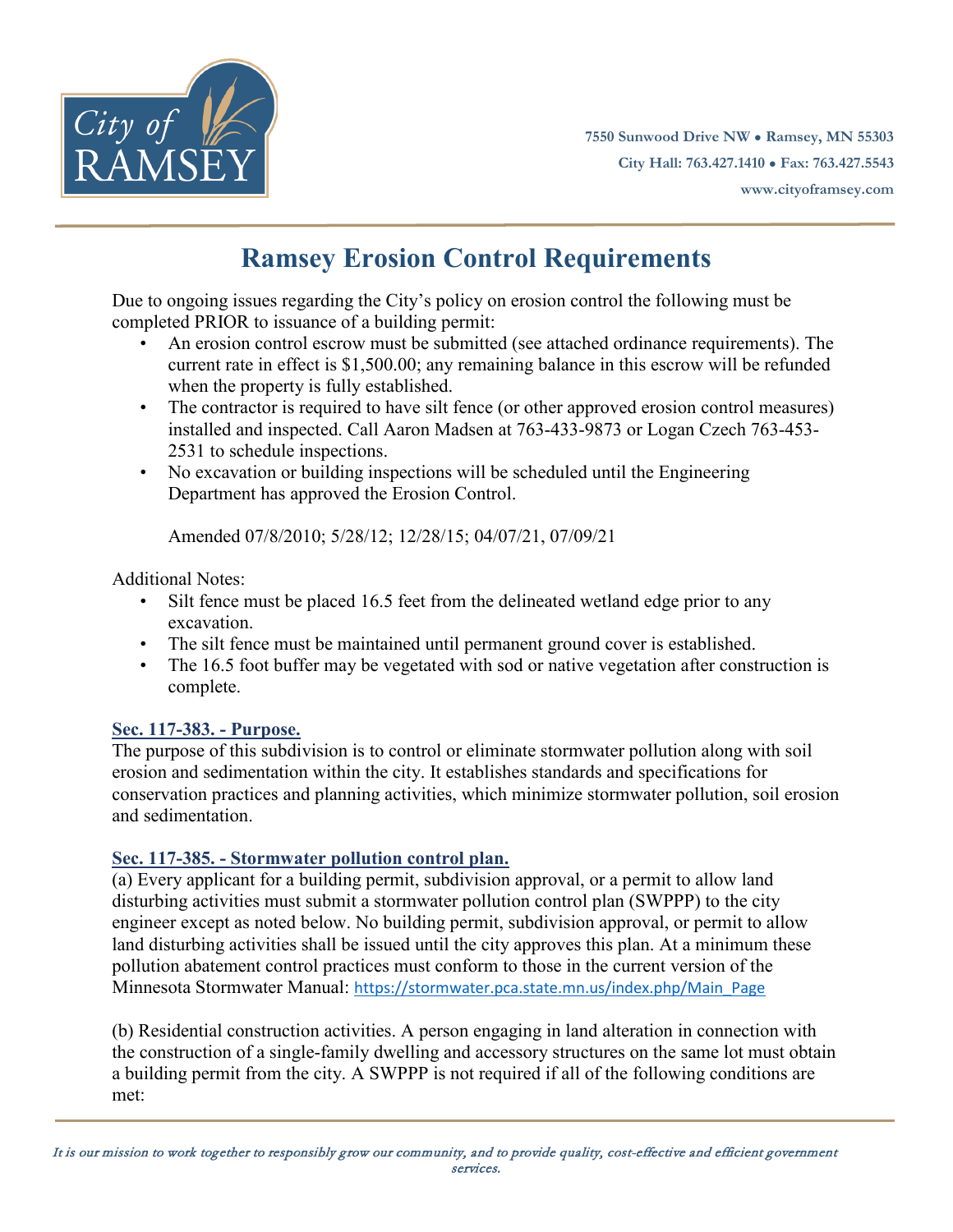(1) The construction is in a plat covered by a current Stage I Surety;

(2) The developer grants permission to the builder for coverage under the SWPPP for the development; and

(3) A copy of the agreement between the builder and developer is provided with the building permit application.

This will also apply to multiple-family units up to 12 units per building that are part of an approved plat. The certificate of survey shall include erosion control measures approved by the city.

(c) Residential construction outside of plats with a current Stage I Surety and/or adjacent to significant natural resource areas (streams, lakes, woodlands, wetlands) will require submittal of additional information to ensure protection of the natural resource area during construction.

#### **Sec. 117-391. - Minimum stormwater pollution control measures and related inspections.**

These minimum control measures are required where bare soil is exposed. Due to the diversity of individual construction sites, each site will be individually evaluated. Where additional control measures are needed, they will be specified at the discretion of the city engineer. The city will determine what action is necessary to prevent excessive erosion from occurring on the site.

(1) All grading plans and building site surveys must be reviewed by the city for effectiveness of erosion control measures in the context of the site topography and drainage.

(2) Sediment control measures must be properly installed by the builder before construction activity begins. Such structures may be adjusted during dry weather to accommodate short-term activities, such as those that require the passage of very large vehicles. As soon as this activity is finished or before rainfall, the erosion and sediment control structures must be returned to the configuration specified by the city. A sediment control inspection must then be scheduled, and passed before a footing inspection will be done.

(12) For soil stockpiles greater than ten cubic yards the toe of the pile must be more than 25 feet from a road, drainage channel or stormwater inlet. If such stockpiles will be left for more than seven days, they must be stabilized with mulch, vegetation, tarps or other means. If left for less than seven days, erosion from stockpiles must be controlled with silt fences or rock check dams. If for any reason a soil stockpile of any size is located closer than 25 feet from a road, drainage channel or stormwater inlet, and will be left for more than seven days, it must be covered with tarps or controlled in some other manner.

(16) Streets must be cleaned and swept whenever tracking of sediments occurs and before sites are left idle for weekends and holidays. Establishment of a regular sweeping schedule is encouraged.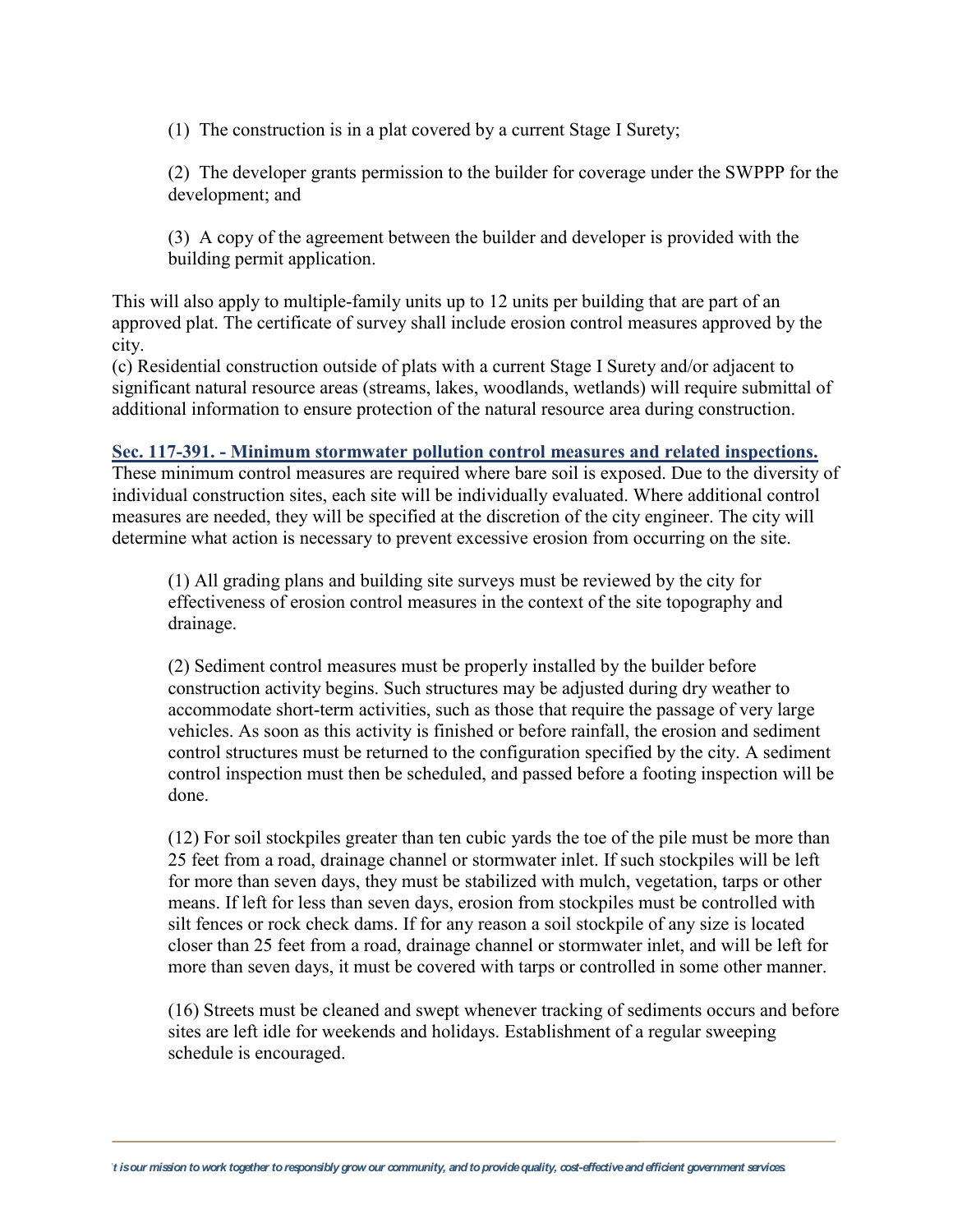(20) Follow-up inspections will be performed by the city on a regular basis and after a 0.5-inch rain event to ensure that erosion and sediment control measures are properly installed and maintained. In all cases the inspectors will attempt to work with the developer and/or builder to maintain proper erosion and sediment control at all sites.

(a) The city has established a system of notices for enforcing erosion control.

(b) In the event these notices are ignored, construction stop orders may be issued by the city, until erosion and sediment control measures meet specifications. A second erosion and sediment control/grading inspection must then be scheduled and passed before the final inspection will be done.

#### **Sec. 117-406. - Financial securities.**

The applicant shall provide security for the performance of the work described and delineated on the approved grading plan involving the stormwater pollution control plan and any stormwater and pollution control plan related remedial work. The financial security shall be considered part of the Stage 1 improvements for all plats and subdivisions. Financial securities will not be required for permits as noted in section 117- 385. Security for permits not meeting these requirements shall be a minimum of the rate established by the city council in the annual schedule of rates, fees and charges and shall be escrowed with the city at the time the building permit is obtained. Requirements for the surety for all applications are outlined below:

(1) The city may request a greater financial security, if the city considers that the development site is especially prone to erosion or the resource to be protected is especially valuable.

(2) Maintaining the financial security. If at any time during the course of the work this amount falls below 50 percent of the required deposit, the developer shall make another deposit in the amount necessary to restore the deposit to the required amount.

(3) If the developer does not bring the financial security back up to the required amount within seven days after notification by the city that the amount has fallen below 50 percent of the required amount the, city may:

(a) Withhold the scheduling of inspections and/or the issuance of a certificate of occupancy.

(b) Revoke any permit issued by the city to the applicant for the site in question and any other of the applicant's sites within the city's jurisdiction.

(4) Proportional reduction of the financial security. When more than half of the development's maximum exposed soil area achieves final stabilization, the city can reduce the total required amount of the financial security by half, if recommended by the city engineer.

(5) Action against the financial security. The city may act against the financial security if any of the conditions listed in subsections (5) a through d of this section exist. The city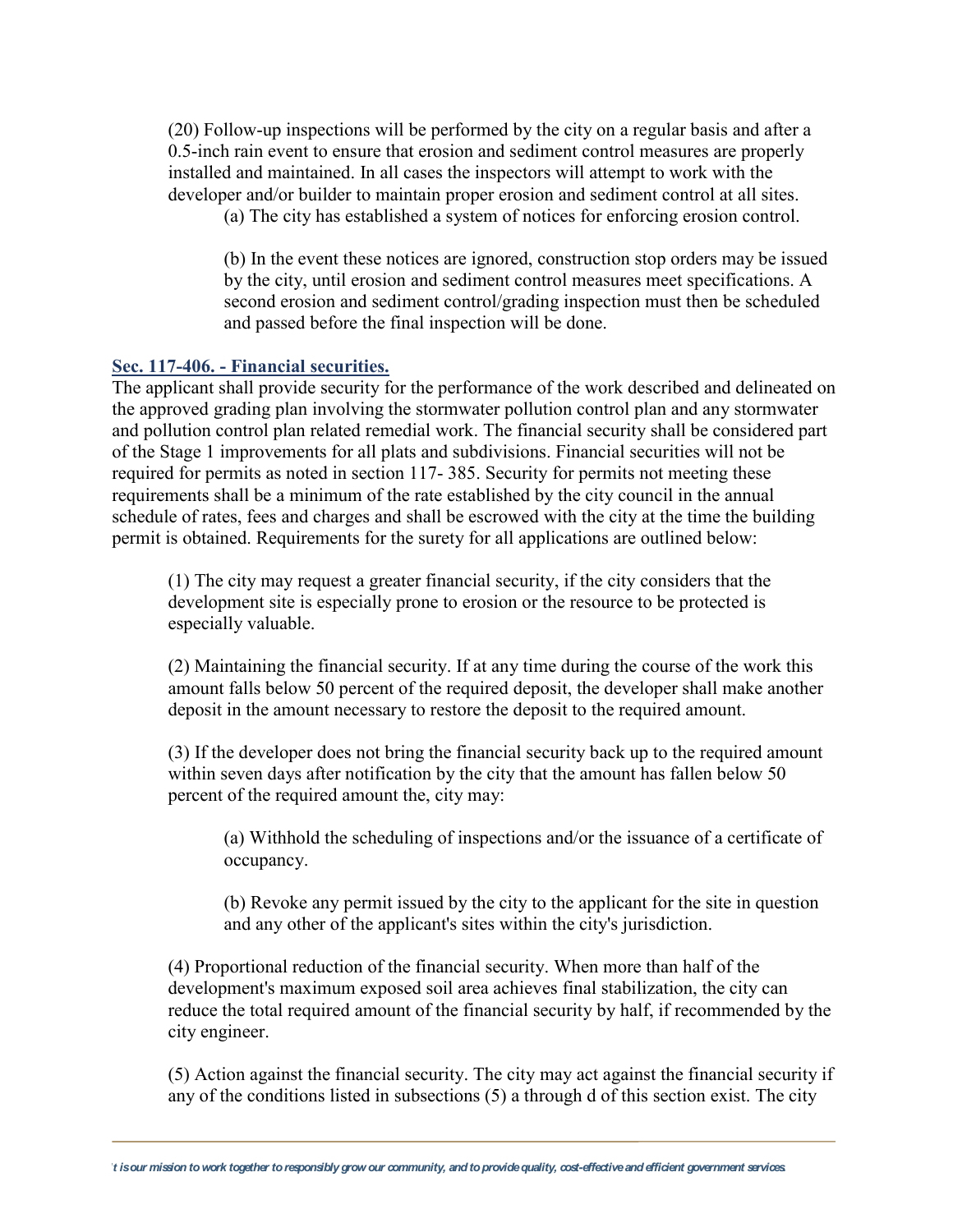shall use funds from this security to finance any corrective or remedial work undertaken by the city or a contractor under contract to the city and to reimburse the city for all direct cost incurred in the process of remedial work including, but not limited to, staff time and attorney's fees.

(a) The developer ceases land disturbing activities and/or filling and abandons the work site prior to completion of the grading plan.

(b) The developer fails to conform to any city approved grading plan and/or the stormwater pollution control plan as approved by the city.

(c) The techniques utilized under the stormwater pollution control plan fail within one year of installation.

(d) The developer fails to reimburse the city for corrective action taken under section 117-403.

(6) Returning the financial security. Any unspent amount of the financial security deposited with the city for faithful performance of the stormwater pollution control plan and any stormwater and pollution control plan related remedial work must be released one full year after the completion of the installation of all such measures and the establishment of final stabilization.

# **Sec. 117-407. - Notification of failure of the stormwater pollution control plan.**

The city shall notify the developer, when the city is going to act on the financial securities part of this subdivision.

(1) Notification by the city. The initial contact will be to a party listed on the application and/or the stormwater pollution control plan. Forty-eight hours after notification by the city or 72 hours after the failure of erosion control measures, whichever is less, the city, at its discretion, may begin corrective work. Such notification should be in writing, but if it is verbal, a written notification should follow as quickly as practical.

(2) Erosion off site. If erosion breaches the perimeter of the site, the applicant shall immediately develop a cleanup and restoration plan, obtain the right-of-entry from the adjoining property owner, and implement the cleanup and restoration plan within 48 hours of obtaining the adjoining property owner's permission. In no case, unless written approval is received from the city, shall more than seven calendar days go by without corrective action being taken. If in the discretion of the city, the applicant does not repair the damage caused by the erosion, the city may do the remedial work required and charge the cost to the applicant.

(3) Erosion into streets, wetlands or water bodies. If eroded soils (including tracked soils from construction activities) enter or appear likely to enter streets, wetlands, or other water bodies, prevention strategies, cleanup and repair must be immediate. The applicant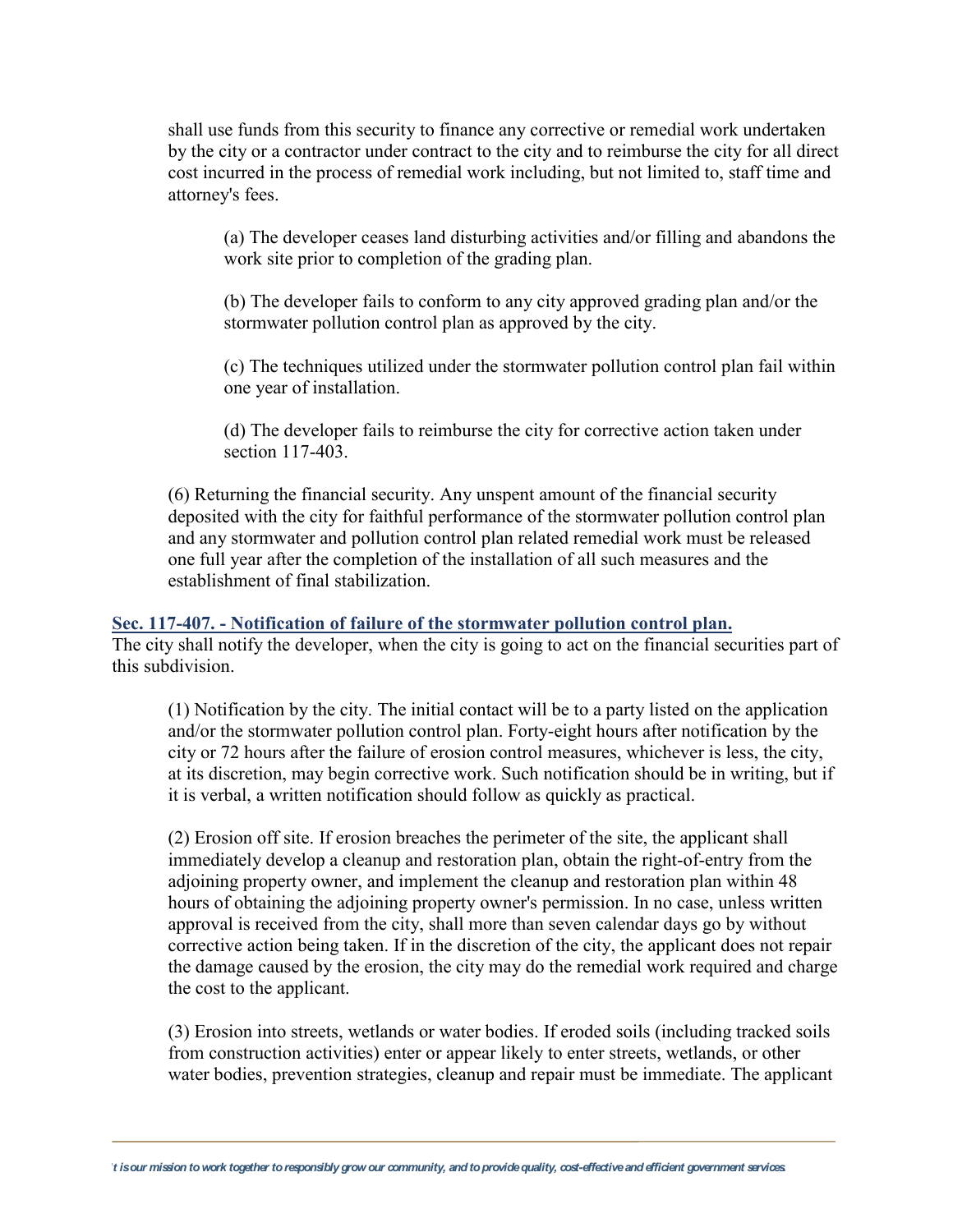shall provide all traffic control and flagging required to protect the traveling public during the cleanup operations.

(4) Failure to do corrective work. When an applicant fails to conform to any provision of this policy within the time stipulated, the city may take the following actions:

(a) Withhold the scheduling of inspections and/or the issuance of a certificate of occupancy.

(b) Revoke any permit issued by the city to the applicant for the site in question or any other of the applicant's sites within the city's jurisdiction.

(c) Direct the correction of the deficiency by city forces or by a separate contract. The issuance of a permit constitutes a right-of-entry for the city or its contractor to enter upon the construction site for the purpose of correcting deficiencies in erosion control.

(d) All costs incurred by the city in correcting stormwater pollution control deficiencies must be reimbursed by the applicant. If payment is not made within 30 days after costs are incurred by the city, payment will be made from the applicant's financial securities as described in section 117-406.

(e) If there is an insufficient financial amount in the applicant's financial securities as described in section 117-406, to cover the costs incurred by the city, the city may assess the remaining amount against the property. As a condition of the permit, the owner shall waive notice of any assessment hearing to be conducted by the city, concur that the benefit to the property exceeds the amount of the proposed assessment, and waive all rights by virtue of Minn. Stats. § 429.081 to challenge the amount or validity of assessment.

(Code 1978, § 9.27.22; Ord. No. 06-32, § 1, 11-28-2006; Ord. No. 14-09, § 2, 9-23-2014)

### TYPICAL DETAILS FOR SILT FENCE CONSTRUCTION

(1) Dig a small toe-in trench along the line where Silt Fence is to be placed. The trench should be a minimum of 6 inches deep and 6 inches wide. Place the excavated material on the front or upstream side of the trench to facilitate backfilling later.

(2) Drive the fence posts into the back or downstream side of the trench. The post should be driven so that at least 1/3 of the height of the post is in the ground. When installing a pre-fabricated Silt Fence with fabric attached to the posts, the posts should be driven so that at least 6 inches of fabric will be buried in the ground. Place posts between 2 feet and 10 feet apart depending on the anticipated volume of sediment runoff at the site. Most pre-fabricated Silt Fence have posts spaced approximately 7 to 10 feet apart, which is usually adequate. If there is a low spot where most sediments tend to collect, closer spacing may be required and pre-fabricated Silt Fence can be backed up with extra posts.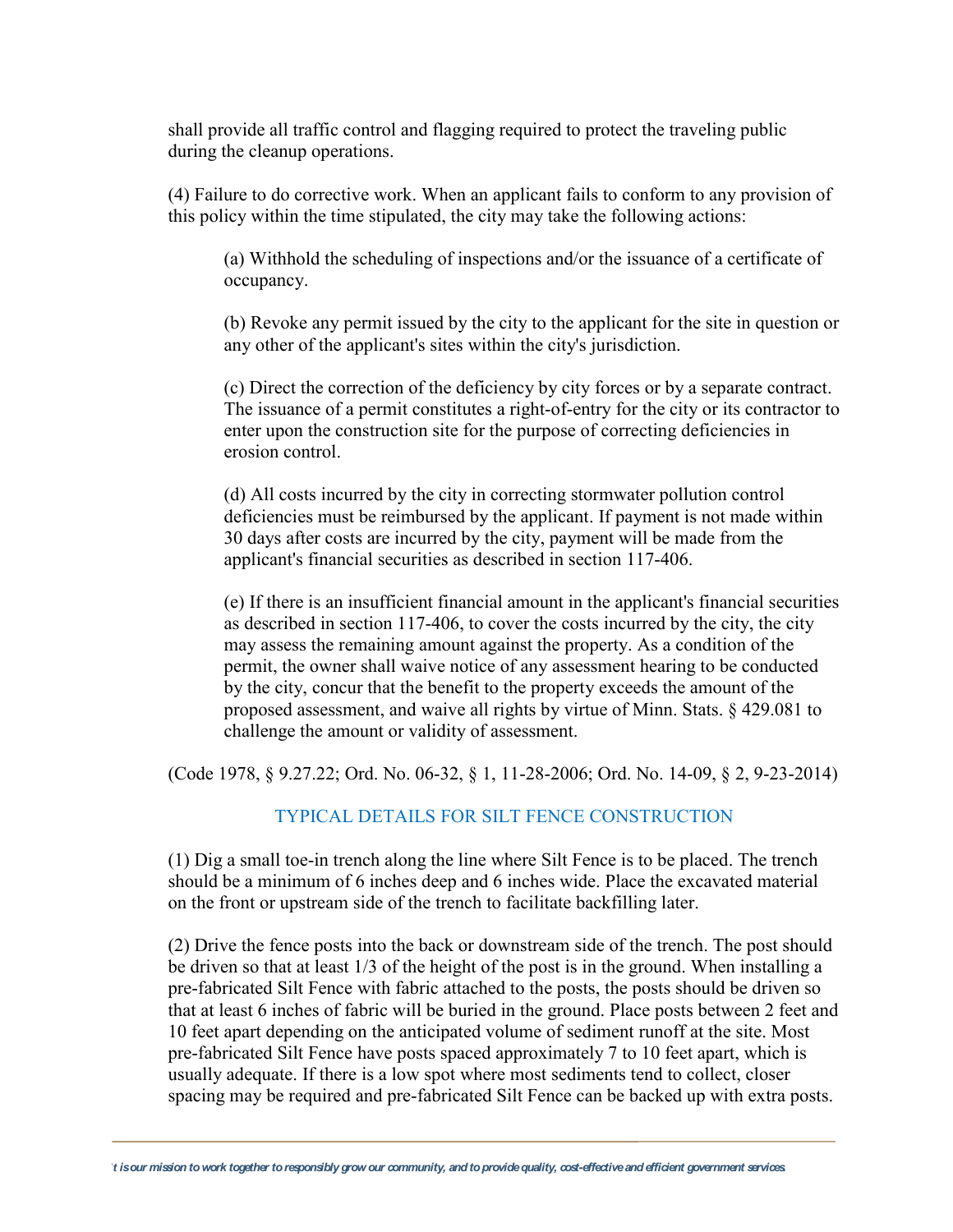Posts constructed of hardwood or metal with sufficient strength to support a full load of deposited sediment are recommended.

(3) If pre-fabricated Silt Fence is not being used the fabric must be attached to the posts. Attach with 3 plastic zip ties (50 LB. Tensile) one inch apart located in the top 8 inches.